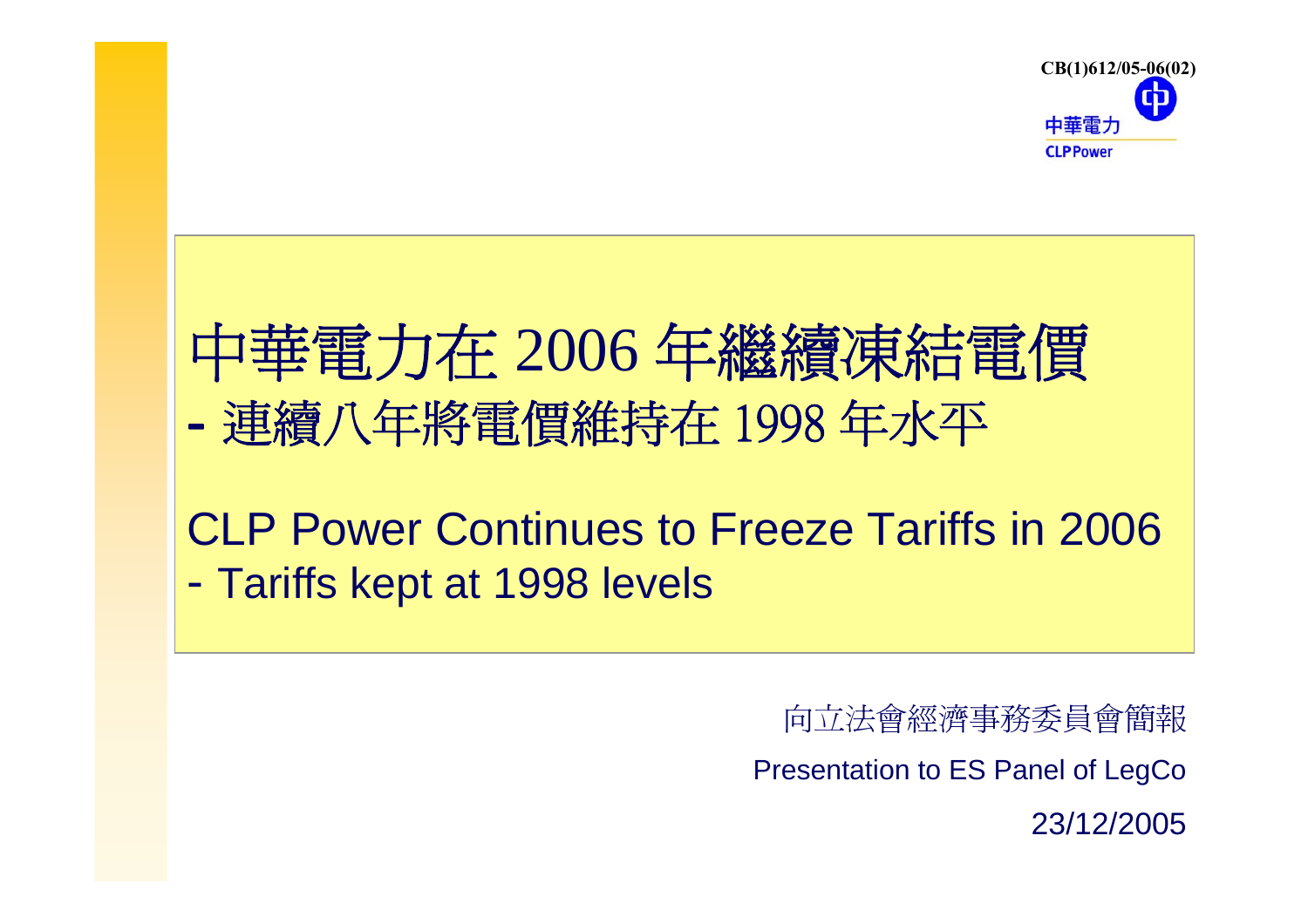# 穩定電價及世界級的可靠供電 **Stable Tariff and World Class Supply Reliability**



 $\bigoplus$ 

中華電力 **CLP Power**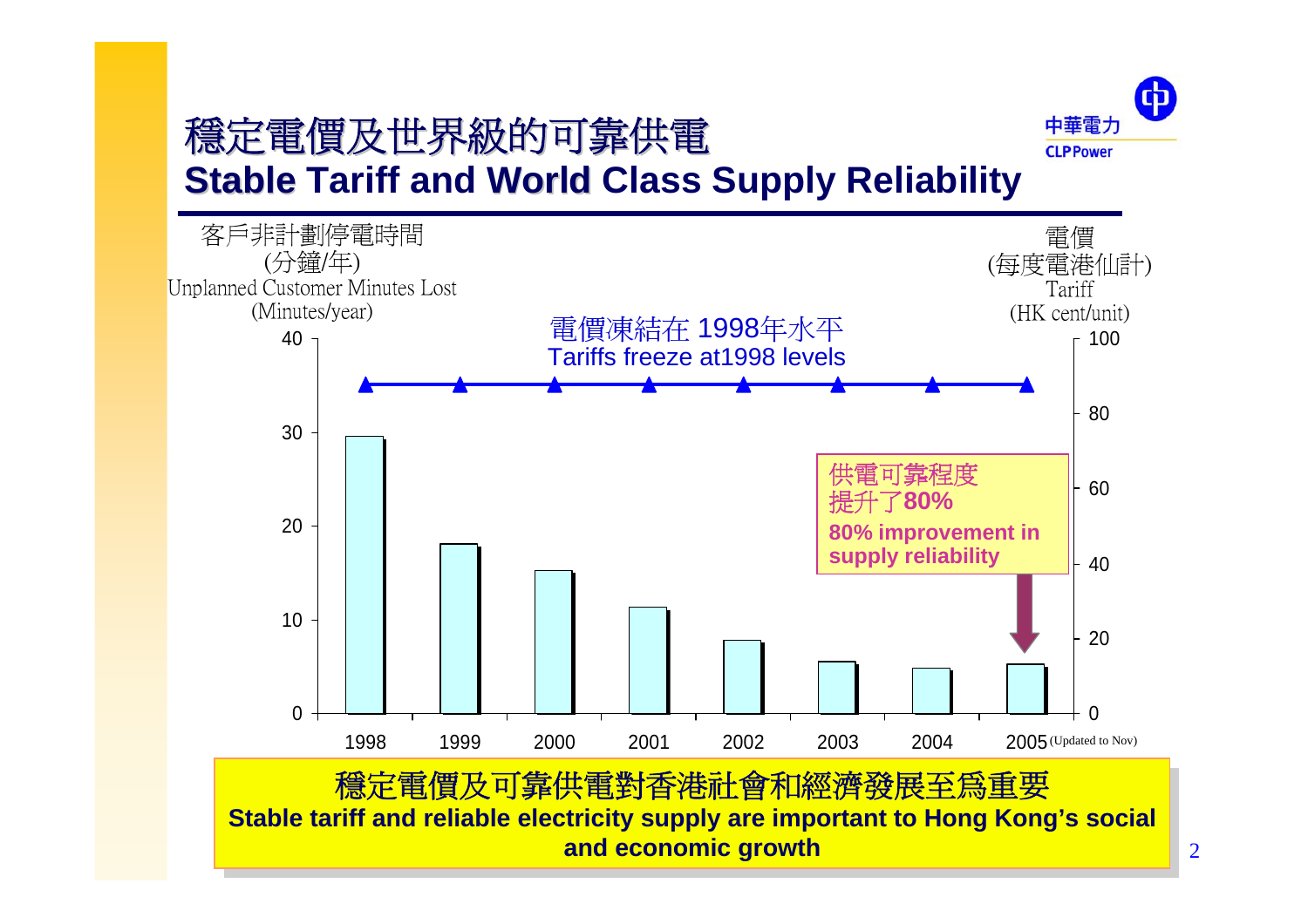# 亞太區內燃料市場競爭激烈



3

**Intense Competition for Fuel Supply in Asia Pacific**

- 由於缺乏天然資源,香港完全依賴進口燃料來滿足能源需求 由於缺乏天然資源,香港完全依賴進口燃料來滿足能源需求 With no indigenous fuel supply, Hong Kong depends entirely on With no indigenous fuel supply, Hong Kong depends entirely on imports to meet its energy needs imports to meet its energy needs T.
- 發電燃料佔本港整體能源需求六成半 發電燃料佔本港整體能源需求六成半 Fuels consumed by power generation represents 65% of total Fuels consumed by power generation represents 65% of total energy needs in Hong Kong energy needs in Hong Kong T.
- 亞太區國家,特別是中國,對能源的需求不斷上升,爭相採 亞太區國家,特別是中國,對能源的需求不斷上升,爭相採 購導致燃料價格不斷攀升 購導致燃料價格不斷攀升

Rising demand for fuel in the Asia Pacific region, particularly Rising demand for fuel in the Asia Pacific region, particularly China, has resulted in intense competition for fuel and rising prices China, has resulted in intense competition for fuel and rising prices

電力公司在取得穩定的燃料供應及有效管理營運成本方面**,** 面對更大困難 電力公司在取得穩定的燃料供應及有效管理營運成本方面**,** 面對更大困難 **The market environment is becoming more difficult for power companies to secure The market environment is becoming more difficult for power companies to secure stable fuel supply and manage cost effectively stable fuel supply and manage cost effectively**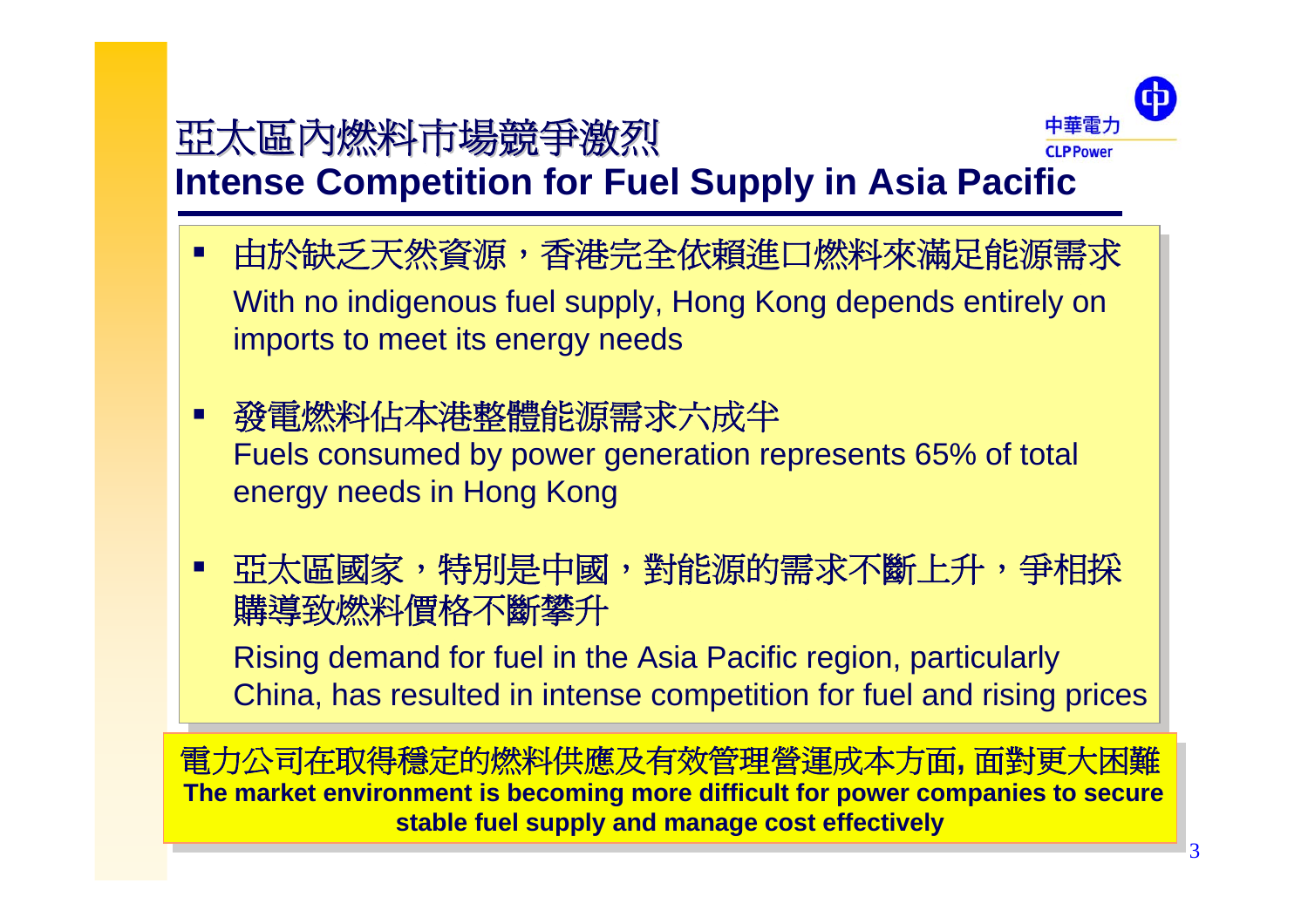

# 營運成本繼續承受壓力 營運成本繼續承受壓力

#### **Continuous Pressure on Operating Costs**



儘管全球燃料價格上升**,** 中電仍能控制成本**,** 令電價得以維持八年不變 儘管全球燃料價格上升**,** 中電仍能控制成本**,** 令電價得以維持八年不變 **CLP Power have managed to freeze tariffs since 1998 despite the challenging CLP Power have managed to freeze tariffs since 1998 despite the challenging business environment posed by global fuel price rises business environment posed by global fuel price rises**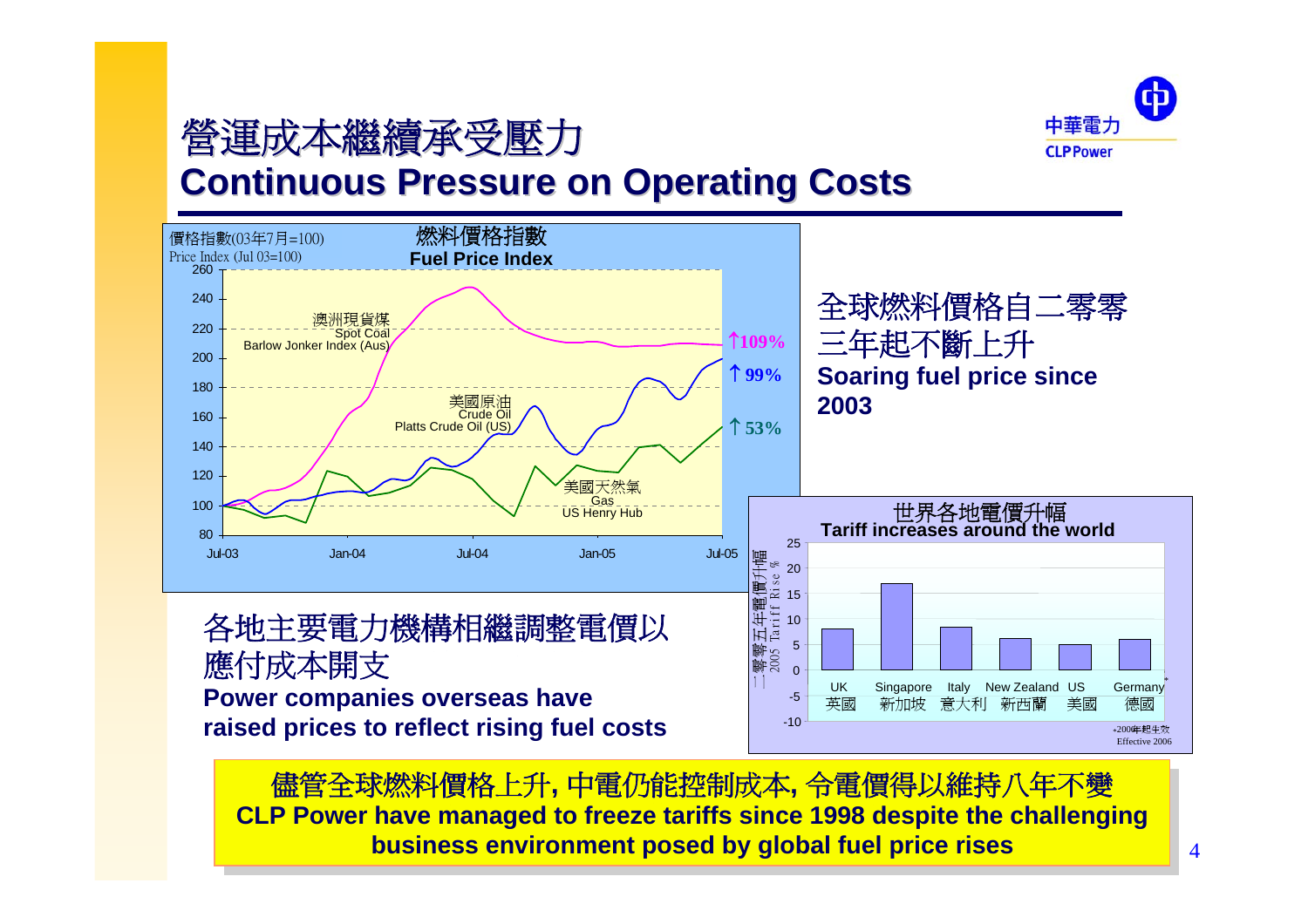

### 二零零六年電價 **2006 Tariff**

# 2006 年凍結電價 - 電價自一九九八年起維持不變 2006 年凍結電價 - 電價自一九九八年起維持不變

- 燃料價條款每度電增加了1.8 仙,由每度電收費 0.2 仙上調至 2.0 仙;及  $\bullet$
- ‧ 2006 特別回扣每度電 1.8 仙 ‧ 2006 特別回扣每度電 1.8 仙

Tariff freeze in 2006 - tariffs remain unchanged since 1998 Tariff freeze in 2006 - tariffs remain unchanged since 1998

- Fuel Clause charge increase by 1.8  $\phi$ /u, from 0.2  $\phi$ /u to 2.0 $\phi$ /u ; and •
- 2006 Special Rebate of 1.8 ¢/u 2006 Special Rebate of 1.8 ¢/u •

| 組成部份<br>每度電港仙計 | 現行價格<br><b>Current</b> | 改變幅度<br><b>Changes</b> | 06年1月生效<br><b>Effective Jan. 06</b> | <b>Components</b><br>c/u    |
|----------------|------------------------|------------------------|-------------------------------------|-----------------------------|
| 平均基本電價         | 88.1                   |                        | 88.1                                | <b>Average Basic Tariff</b> |
| 燃料價條款          | 0.2                    | $+1.8$                 | 2.0                                 | <b>Fuel Clause</b>          |
| 管制法則回扣         | $-1.1$                 |                        | $-1.1$                              | <b>SoC Rebate</b>           |
| 2006 特別回扣      |                        | $-1.8$                 | $-1.8$                              | <b>2006 Special Rebate</b>  |
| 平均淨電價          | 87.2                   |                        | 87.2                                | <b>Average Net Tariff</b>   |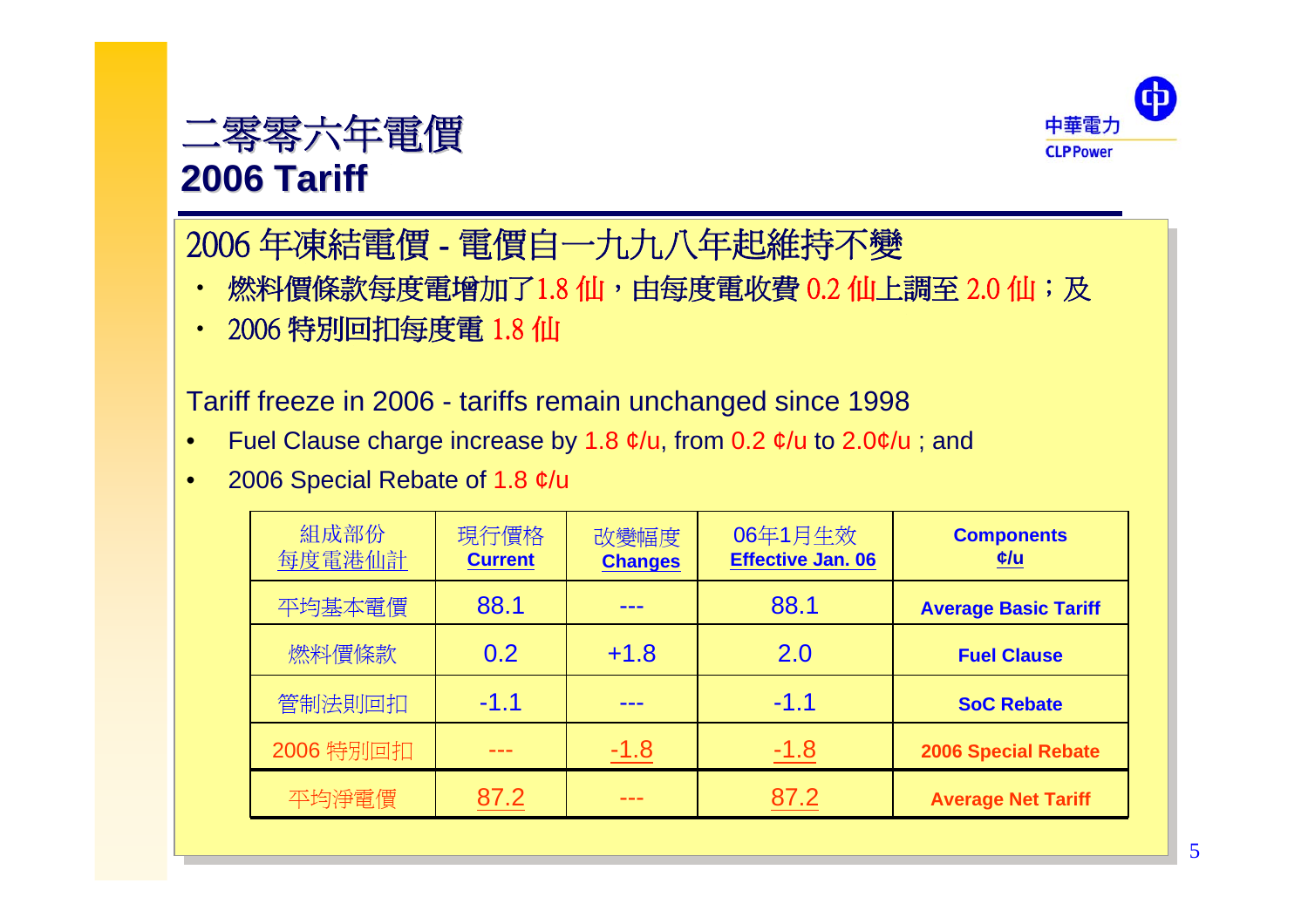# 相比各主要城市,中電電價相宜 **CLP Power's Tariff Compares Favorably to Major Metropolitan Cities**



電價(每度電港仙計) **Tariff HKcents/kWh**220200規管市場 180Regulated market 160開放市場 140De-regulated market 12010080604020 $\Omega$ 溫哥華 雅加達<br>·<br>· 中電<br>Power<br>Reprose 吉隆坡<br>Kuada Lumpu Kuala Lumpur Vancouver 台 Haipei<br>北 <sup>海</sup><br>- Aipei 深圳Shenzhen<br>Shenzhen 阿姆斯特丹 新加坡<br>加坡<br>engapore CLP Power 悉Sydney<br><sub>Co</sub> 布魯塞爾 Brussels 柏 Berlin<br>林 Im 首Seoul<br>爾o<u>u</u> 倫敦 London 里斯<br>斯<br>本<br>1 紐<br>Kew York<br>York<br>York Amsterdam Luxembourg 羅馬·<br><br><br><br><br><br><br><br><br><br><br><br><br><br><br><br><br><br><br><br><br><br><br><br><br><br><br><br><br><br><br><br><br><br> 馬尼拉 Manila 威靈頓 \*<br>Wellington 巴<br>黎<br>Bang 東京 盧森堡 Tokyo nxembourg \* \* \* \* 供電可靠率相較中電為低 備註 : 以上比較資料反映二零零五年一月電價及貨幣兌換情況。住宅電價按每年用電量 為,3,300度計算。(\* 代表一月後電價) **Generally lower reliability level**  Remarks: Comparison based on annual domestic consumption of 3,300 kWh **compared to CLP Power** Tariff and exchange rate at Jan 2005, otherwise with (\*)

> 中電電價在開放市場中貼近最低水平 中電電價在開放市場中貼近最低水平 **CLP Power's tariff is among the lowest compared to those in CLP Power's tariff is among the lowest compared to those in de-regulated markets de-regulated markets**